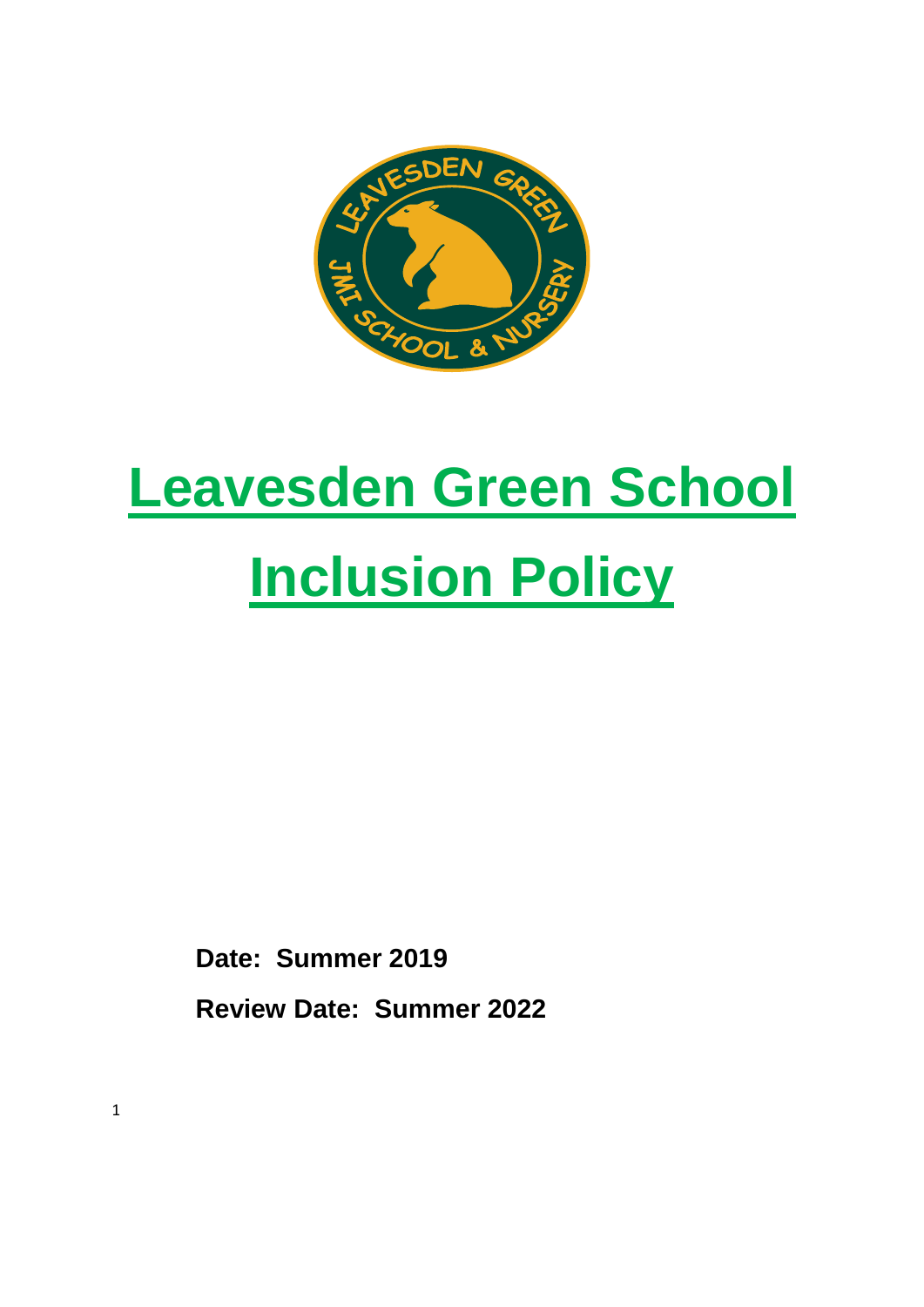## **Through our Inclusion Policy we aim to:**

- raise the achievement of all children, including those with a learning difficulty, disability, disadvantage or special educational needs;
- personalise provision to enable all children to achieve their full potential;
- identify a child's barrier to learning as soon as possible and assess additional needs, putting appropriate and timely intervention in place to ensure that everything is done to remove barriers to learning at the earliest opportunity;
- actively involve parents and carers in the decisions affecting their child's education; and, seek children's views at all stages of their education.

## **In order to achieve these aims we will ensure that:**

- all adults have the highest aspirations for every child;
- provision is responsive and well matched to children's needs;
- extended services provision makes a difference to outcomes for children and their families;
- pupil's views are used to inform school improvement planning; ,
- every child is able to access all areas of school life.

## **What is Inclusion?**

At Leavesden Green School we recognise our responsibility to provide a broad and balanced curriculum for all pupils. The National Curriculum's statutory inclusion statement sets out three principles for developing an inclusive curriculum which provides all pupils with relevant and challenging learning.

We will:

- set suitable learning challenges;
- respond to pupils' diverse learning needs;
- overcome potential barriers to learning and assessment for individuals and groups of pupils.

Overcoming potential barriers to learning is at the heart of inclusive teaching and learning.

The Teachers Standards' from September 2012 make specific reference to all teachers' responsibilities with regard to responding to the needs of all the pupils they teach:

- adapt teaching to respond to the strengths and needs of all pupils
- know when and how to differentiate appropriately, using approaches which enable pupils to be taught effectively;
- have a secure understanding of how a range of factors can inhibit pupils' ability to learn, and how best to overcome these;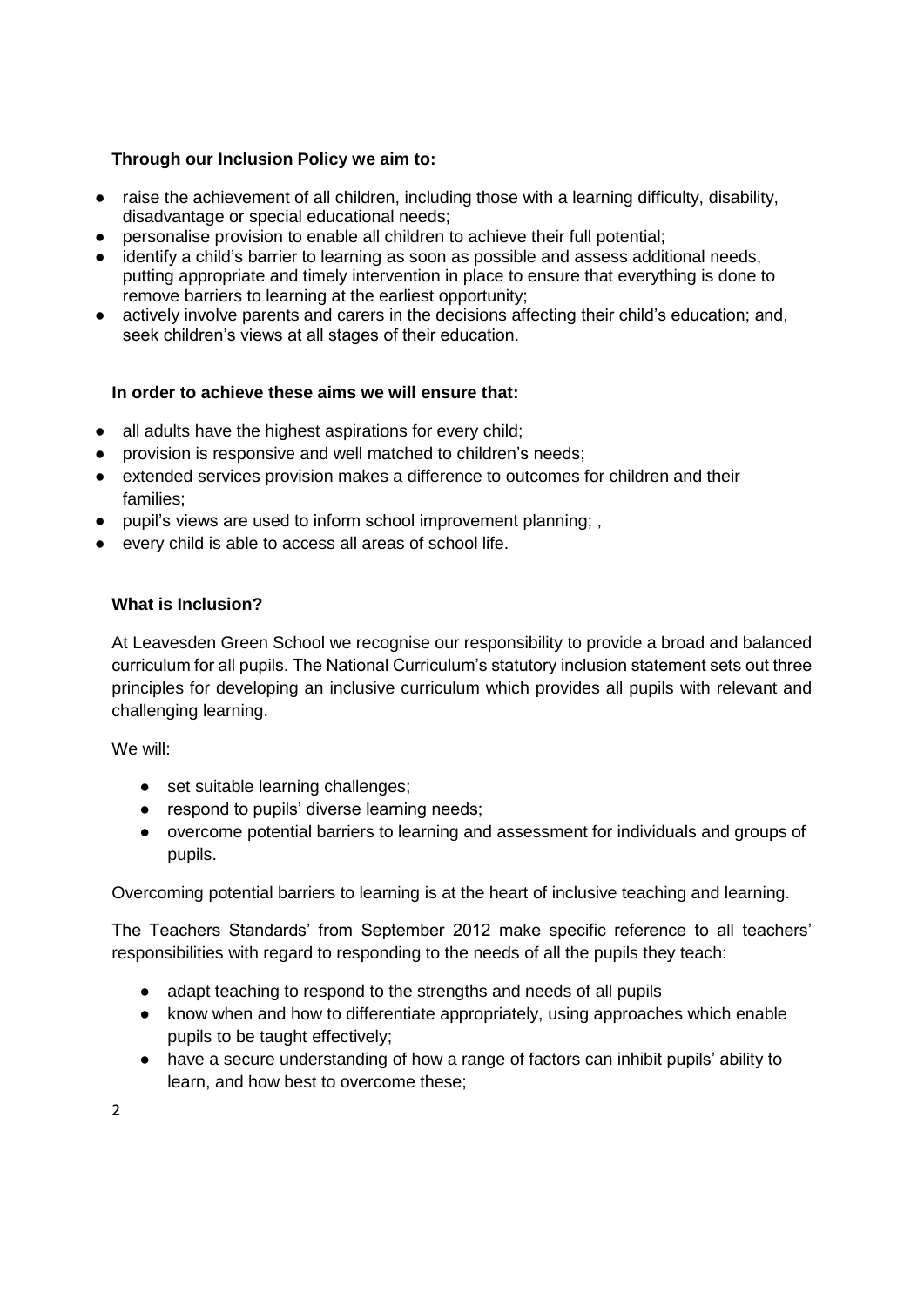- demonstrate an awareness of the physical, social and intellectual development of children, and know how to adapt teaching to support pupils' education at different stages of development;
- have a clear understanding of the needs of all pupils, including those with special educational needs; those of high ability; those with English as an additional language; those with disabilities; and be able to use and evaluate distinctive teaching approaches to engage and support them. (Teachers Standards from September 2012)

# **The role of Learning Support Assistants**

Class teachers are accountable for the progress of all pupils in their classroom. In order for learning support assistants (LSA) to contribute to ensuring pupils have access to learning and make progress we will provide:

- performance appraisal, linked to pupil progress and individual LSA's professional development;
- high quality training that takes account of the school's needs;
- effective opportunities for partnership work including planning and feedback.

Teachers will make sure that adults work with all pupils to support and extend their learning, whilst fostering independence.

Ofsted refers to a list of groups who may be at risk of underachievement:

- disabled pupils, and those who have special educational needs
- those with protected characteristics, as defined by the Equality Act 2010
- boys
- girls
- the highest and lowest attainers
- traveller
- young carer
- summer born
- $\bullet$  a child with a CAF
- a service child
- pupils for whom the pupil premium provides support including:
- looked after children, pupils known to be eligible for free school meals, children of service families

(Ofsted: School Inspection Handbook, September 2012)

In addition, at Leavesden Green School, we currently identify particular vulnerable groups such as:

- Pupils for who are eligible for PP
- Pupils for whom English is an additional language (EAL)
- Pupils whose attendance is less than 96%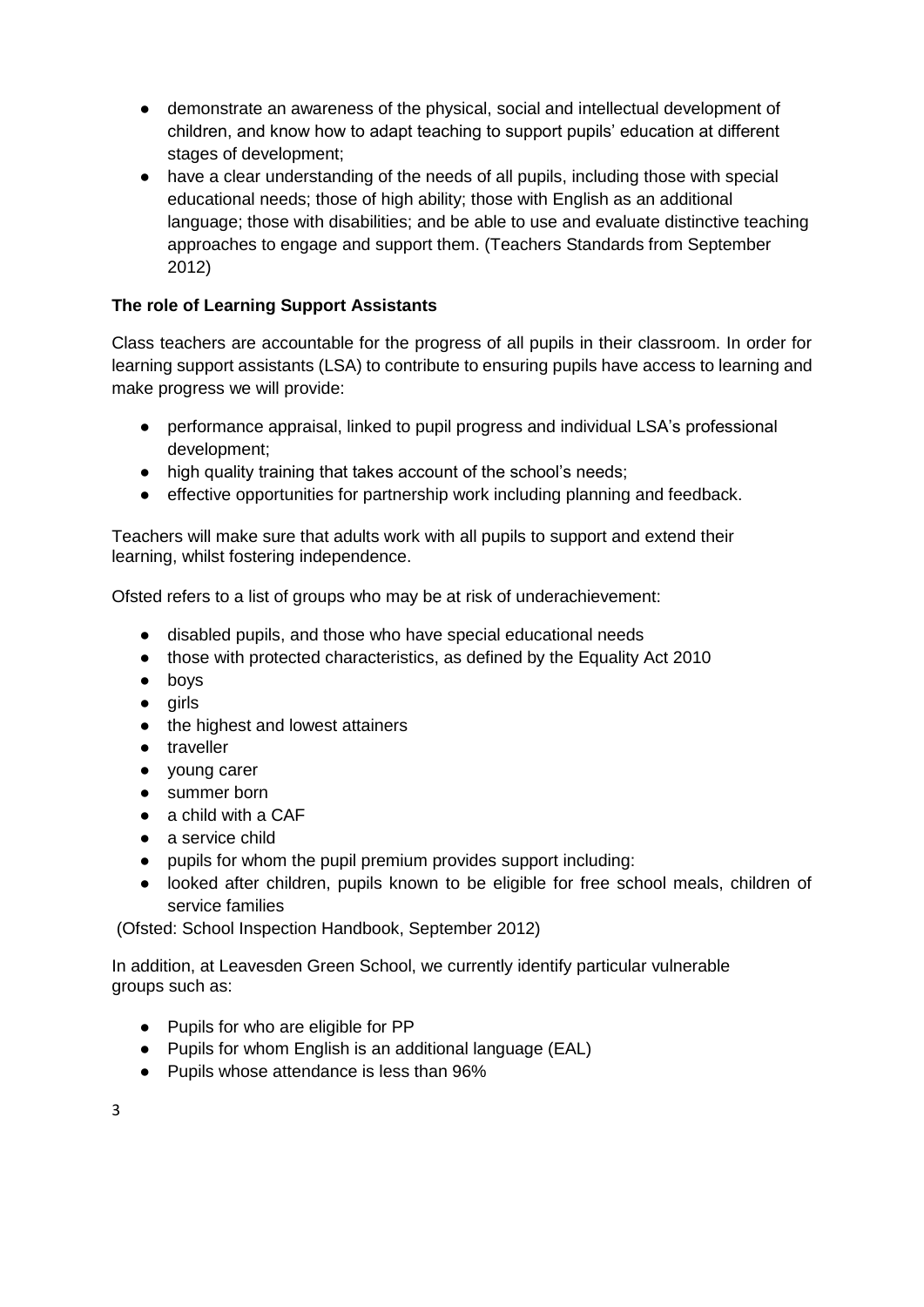We take all pupils' needs into account when planning, implementing and reviewing our curriculum, including:

- Admissions
- Transfers and transitions
- Timetabling
- Teaching and learning
- School visits
- Clubs and after school activities
- Breaks and lunchtimes
- Assessment and exam arrangements

# **Pupils with special educational needs and Pupils with disabilities (See also Disability Equality Scheme and SEND Policy)**

The Code of Practice 2014 (The Children and Families Act 2014) defines SEN as:

"A child or young person has SEN if they have a learning difficulty or disability which calls for special educational provision to be made for them. A child of compulsory school age or a young person has a learning difficulty or disability if they:

(a) have a **significantly** greater difficulty in learning than the majority of others of the same age: or

(b) have a disability which prevents or hinders them from making use of educational facilities of a kind generally provided for others of the same age in mainstream schools or mainstream Post 16 institutions."

## **Identification and Assessment of Needs**

Leavesden Green School is committed to early identification of SEND and additional needs and adopts a graduated response to meeting these in line with the Code of Practice 2014. Pupils identified as having SEND or additional needs will be recorded on the Inclusion Register. Any additional provision or intervention that is different to that available to all pupils will be recorded on the Inclusion Register and/or Provision Map.

## **Pupils who are learning English as an additional language**

Pupils for whom English is an additional language have diverse needs in terms of support necessary in English language learning. Planning will take account of such factors as the pupil's age, length of time in the country, previous educational experience and skills in other languages. Careful monitoring of each pupil's progress in the acquisition of English language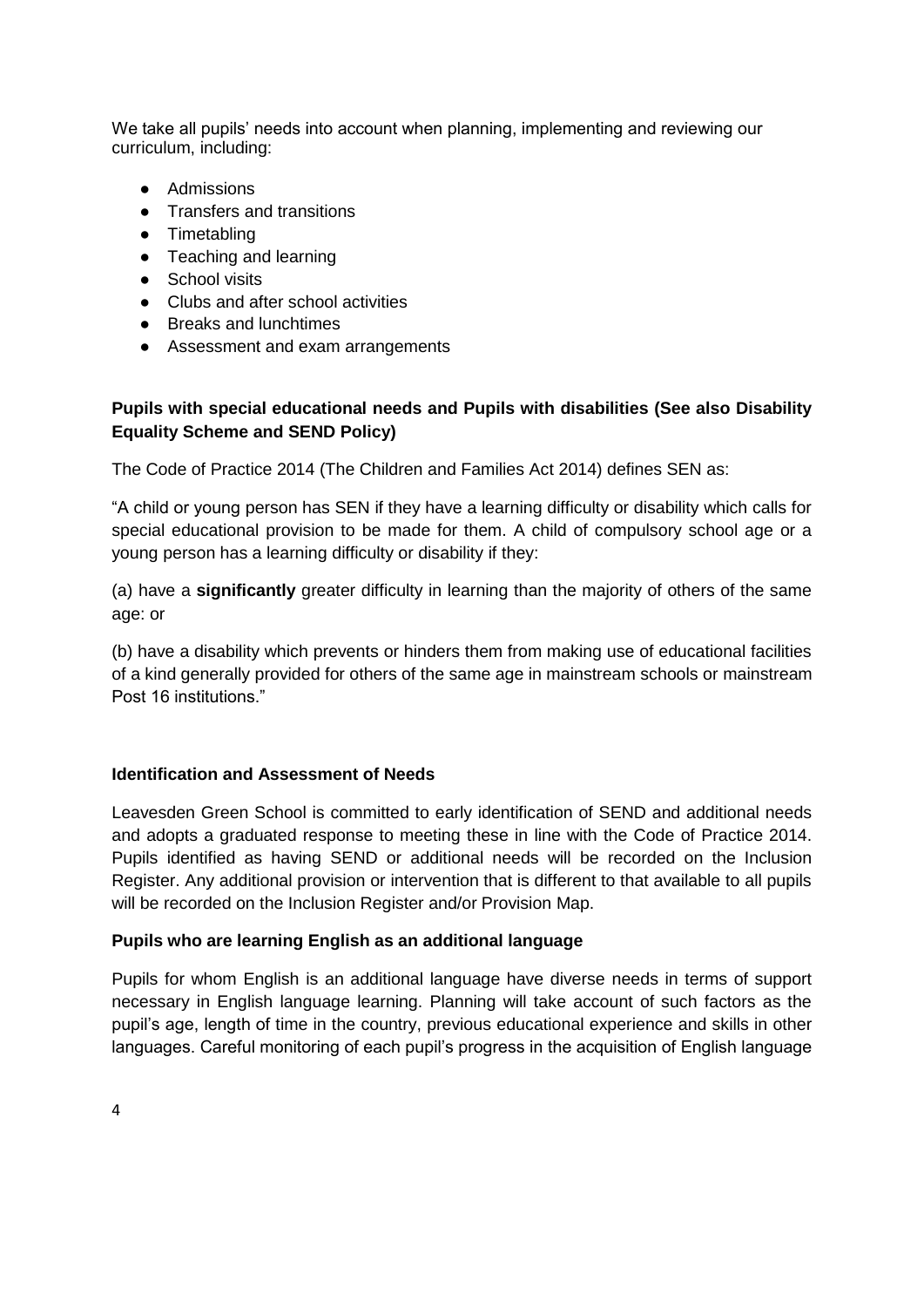skills and of subject knowledge and understanding is necessary to confirm that no learning difficulties are present.

The ability of pupils for whom English is an additional language to take part in the national curriculum may be ahead of their communication skills in English. Teachers will plan learning opportunities to help pupils develop their English and support them in taking part in all subject areas.

## **Gifted and talented pupils**

At Leavesden Green School we focus upon enrichment, extension and acceleration as strategies for meeting the needs of gifted and talented pupils. We provide additional resources and materials to broaden the interests and develop the thinking skills of pupils.

## **Pupil Premium**

Pupils who are entitled to Pupil Premium can be vulnerable in their learning. At Leavesden Green School we monitor the attainment and progress of this group to ensure that additional provision has the desired impact on their learning.

## **External Support Services**

The school has developed effective partnerships with external support services and these play an important part in helping the school identify, assess, plan and make provision for all pupils with additional needs.

These services include:

- Educational Psychologist
- Speech and Language Therapist
- Specific Learning Difficulties Base (Laurance Haines)
- Occupational Therapist
- Advisory teachers (Visual Impairment, Autism, Early Years)
- School Nurse/Health Visitor
- Family Support Workers
- Attendance Improvement Officer
- Children's Services
- Counselling